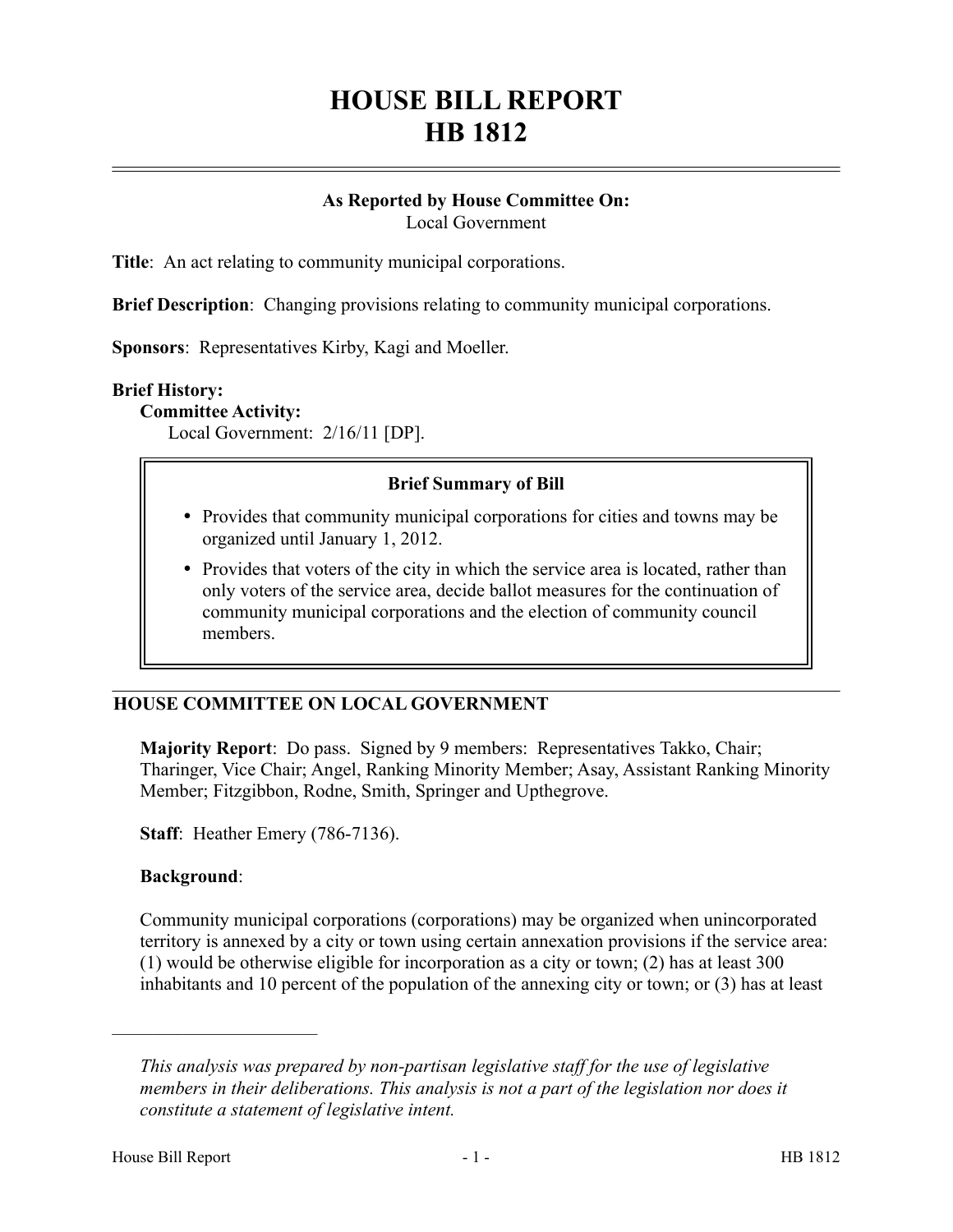1,000 inhabitants. Corporations may also be organized when two or more cities are consolidated pursuant to specific statutory requirements.

No territory may be included within the service area of two or more corporations. After initial organization, the ongoing existence of corporations must be ratified by qualified voters within the service area of the corporation every four years.

Corporations are governed by a community council composed of five members serving fouryear terms. Community council members are elected at the same elections authorizing the continued existence of the corporation. Community councils are staffed by a deputy to the appropriate city clerk. The city is required to provide the council with clerical and technical assistance and a properly equipped office. The necessary expenses of the community council must be budgeted and paid by the city.

Corporations have specific land use powers and duties prescribed in statute. The adoption, approval, enactment, amendment, granting, or authorization by the city council or commission of an ordinance or resolution applying to land, buildings, or structures within a corporation becomes effective upon either approval by the community council, or by failure of the community council to disapprove the ordinance or resolution within 60 days. Such authority applies to specified land use controls, including comprehensive plans, zoning ordinances, and subdivision plats.

In addition to powers and duties relating to the approval of zoning regulations and restrictions, a corporation acting through its community council may:

- make recommendations concerning a proposed comprehensive plan or other proposal that directly or indirectly affects the use of property or land within the service area;
- provide a forum for the consideration of the conservation, improvement, or development of property or land within the service area; and
- advise, consult, and cooperate with the legislative authority of the city on local matters directly or indirectly affecting the service area.

–––––––––––––––––––––––––––––––––

## **Summary of Bill**:

The statutory authority providing for the initial organization of corporations for cities and towns expires January 1, 2012. Ballot measures ratifying the continued existence of corporations must be approved by a majority of the voters of the city in which the service area of the corporation is located. Additionally, community council members for the corporations must be elected by a majority of the voters of the city in which the service area is located. Technical corrections are made.

–––––––––––––––––––––––––––––––––

**Appropriation**: None.

**Fiscal Note**: Not requested.